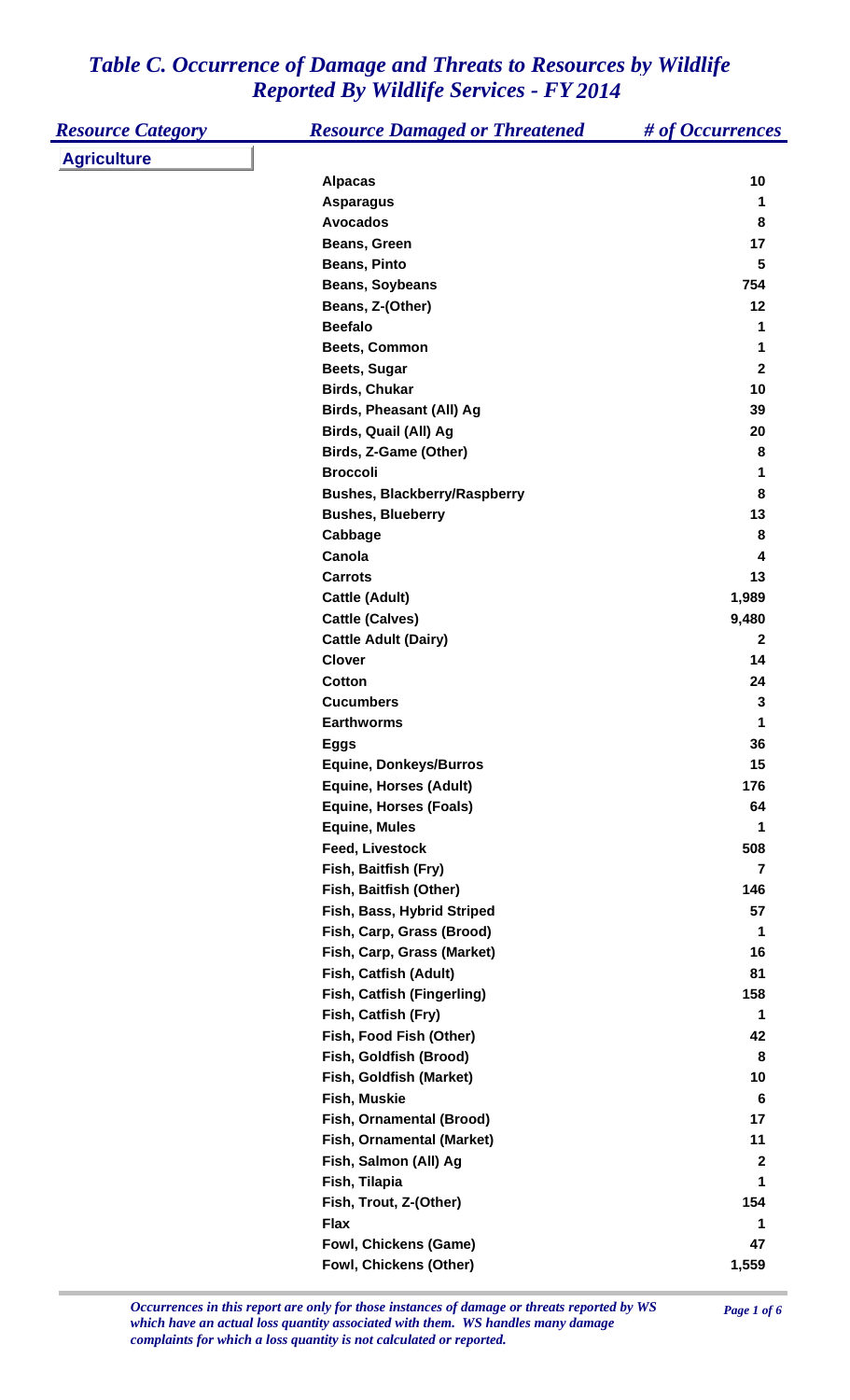| <b>Resource Category</b> | <b>Resource Damaged or Threatened</b>   | # of Occurrences |
|--------------------------|-----------------------------------------|------------------|
| <b>Agriculture</b>       |                                         |                  |
|                          | <b>Fowl, Ducks (Domestic)</b>           | 146              |
|                          | Fowl, Emus                              | 3                |
|                          | <b>Fowl, Geese (Domestic)</b>           | 65               |
|                          | Fowl, Guineas                           | 59               |
|                          | <b>Fowl, Pigeons (Domestic)</b>         | 4                |
|                          | <b>Fowl, Turkeys (Domestic)</b>         | 53               |
|                          | <b>Fruit, Apples</b>                    | 44               |
|                          | <b>Fruit, Apricots</b>                  | 3                |
|                          | <b>Fruit, Blackberries/Raspberries</b>  | 8                |
|                          | <b>Fruit, Blueberries</b>               | 35               |
|                          | <b>Fruit, Cherries</b>                  | 14               |
|                          | Fruit, Citrus (All)                     | 1                |
|                          | <b>Fruit, Cranberries</b>               | 14               |
|                          | <b>Fruit, Grapes/Muscadines</b>         | 113              |
|                          | <b>Fruit, Peaches</b>                   | 16               |
|                          | <b>Fruit, Pears</b>                     | 10               |
|                          | Fruit, Z-(Other)                        | 26               |
|                          | <b>Gardens, Truck</b>                   | 99               |
|                          | Ginseng                                 | 81               |
|                          | <b>Goats (Dairy)</b>                    | 5                |
|                          | <b>Goats, Meat (Adults)</b>             | 242              |
|                          | Goats, Meat (Kids)                      | 419              |
|                          | <b>Goats, Mohair (Adult)</b>            | 77               |
|                          | Goats, Mohair (Kids)                    | 116              |
|                          | Goats, Z-(Other Adults)                 | 718              |
|                          | Goats, Z-(Other Kids)                   | 820              |
|                          | <b>Grain, Stored (Non-Livestock)</b>    | 11               |
|                          | <b>Grains, Barley</b>                   | 23               |
|                          | <b>Grains, Buckwheat</b>                | 3                |
|                          | <b>Grains, Corn (Field)</b>             | 1,552            |
|                          | Grains, Corn (Indian)                   | 1                |
|                          | <b>Grains, Corn (Sweet)</b>             | 124              |
|                          | <b>Grains, Milo</b>                     | 54               |
|                          | <b>Grains, Oats</b>                     | 66               |
|                          | <b>Grains, Rice</b>                     | 233              |
|                          | <b>Grains, Rice (Wild)</b>              | 16               |
|                          | Grains, Rye                             | 15               |
|                          | <b>Grains, Wheat</b>                    | 299              |
|                          | Grains, Z-(Other)<br>Grasses/Sod        | 35<br>102        |
|                          |                                         | 77               |
|                          | Hay (Stack/Bales)<br>Hayfields, Alfalfa | 460              |
|                          | <b>Hayfields, Mixed Species</b>         | 306              |
|                          | Hives (Bees, Honey, Structures)         | 301              |
|                          | Lettuce                                 | 28               |
|                          | Llamas (All)                            | 45               |
|                          | Mammals, Bison (Buffalo) Ag             | 24               |
|                          | <b>Mammals, Deer, Axis</b>              | 46               |
|                          | <b>Mammals, Deer, Fallow</b>            | 19               |
|                          | Mammals, Deer, White-Tailed Ag          | 421              |
|                          | Mammals, Elk (Wapiti) Ag                | 3                |
|                          | <b>Mammals, Z-Exotic Game (Other)</b>   | 199              |
|                          | <b>Mammals, Z-Native Game (Other)</b>   | 27               |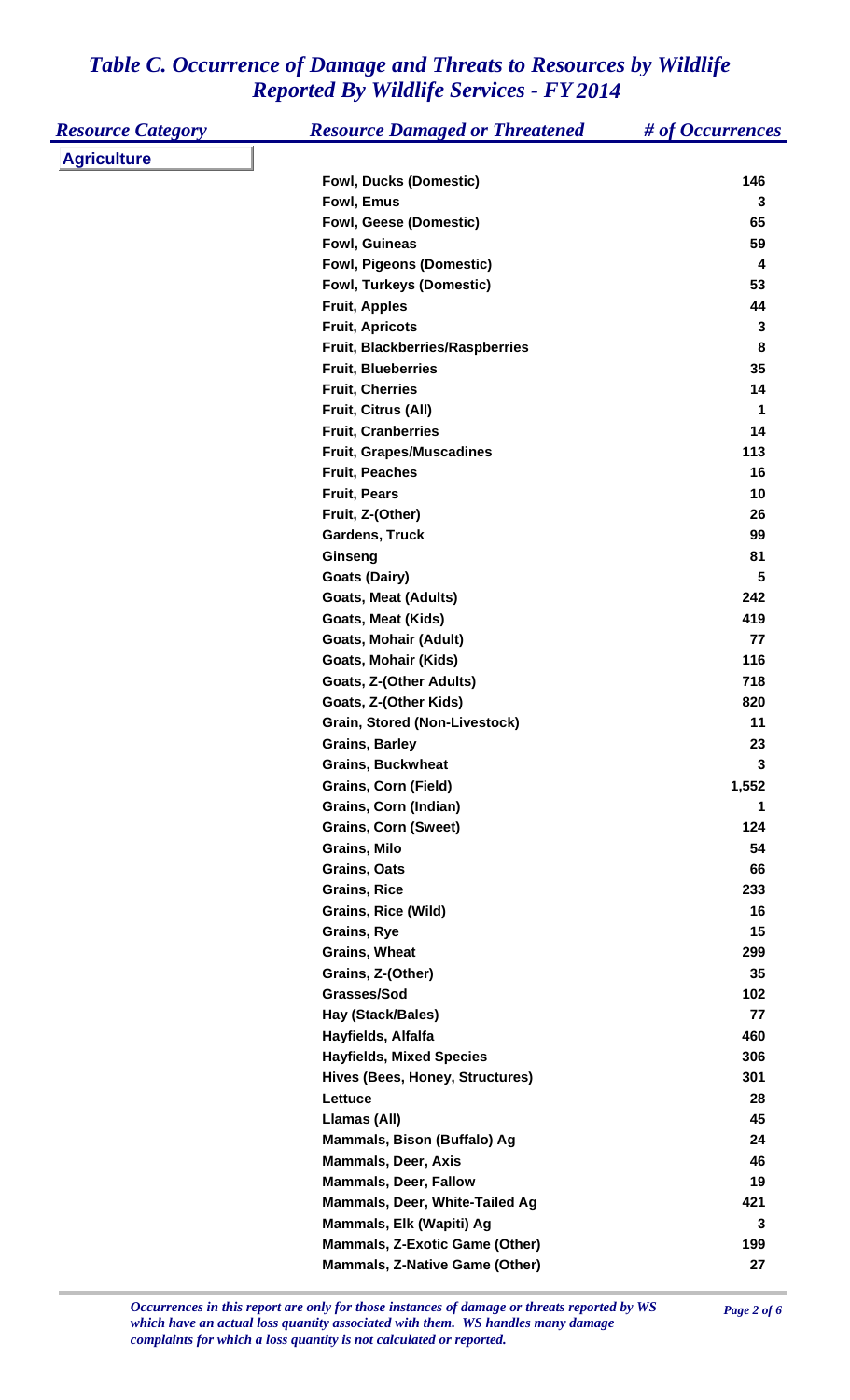| <b>Resource Category</b> | <b>Resource Damaged or Threatened</b>       | # of Occurrences        |
|--------------------------|---------------------------------------------|-------------------------|
| <b>Agriculture</b>       |                                             |                         |
|                          | <b>Melons, Canteloupe</b>                   | 6                       |
|                          | <b>Melons, Watermelons</b>                  | 31                      |
|                          | Melons, Z-(Other)                           | $\mathbf 2$             |
|                          | Nuts, Almond                                | 6                       |
|                          | <b>Nuts, Filberts/Hazel</b>                 | 1                       |
|                          | <b>Nuts, Pecans</b>                         | 136                     |
|                          | Nuts, Pistachio                             | 11                      |
|                          | Nuts, Walnut                                | $\overline{\mathbf{5}}$ |
|                          | Nuts, Z-(Other)                             | $6\phantom{1}$          |
|                          | <b>Pasture</b>                              | 1,382                   |
|                          | <b>Peafowl, Common</b>                      | 19                      |
|                          | <b>Peanuts</b>                              | 44                      |
|                          | Peas                                        | 11                      |
|                          | <b>Peppers, Chilies</b>                     | $\boldsymbol{9}$        |
|                          | Peppers, Sweet                              | $\mathbf 2$             |
|                          | <b>Plants, Aquatic</b>                      | $\mathbf 3$             |
|                          | Plants, Commercial Nursery/Greenhouse (All) | 66                      |
|                          | <b>Plants, Grapes/Muscadines</b>            | 20                      |
|                          | <b>Potatoes</b>                             | 36                      |
|                          | <b>Pumpkins</b>                             | 34                      |
|                          | <b>Rabbits (Domestic)</b>                   | 31                      |
|                          | Rangeland                                   | 466                     |
|                          | Sheep (Adult)                               | 3,059                   |
|                          | Sheep (Lambs)                               | 5,934                   |
|                          | Shellfish, Crawfish                         | 84                      |
|                          | <b>Shellfish, Mussels (Cultured Beds)</b>   | 1                       |
|                          | <b>Shellfish, Oysters (Cultured Beds)</b>   | $\boldsymbol{9}$        |
|                          | Shellfish, Prawns/Shrimp (All)              | 1                       |
|                          | Shellfish, Z-(Other) Ag                     | 8                       |
|                          | <b>Silage</b>                               | 65                      |
|                          | Spinach                                     | 4                       |
|                          | <b>Squash</b>                               | 12                      |
|                          | <b>Strawberries</b>                         | 35                      |
|                          | Sudangrass, Sorghum                         | $\overline{\mathbf{2}}$ |
|                          | <b>Sunflowers</b>                           | 215                     |
|                          | <b>Swine (Adult)</b>                        | 100                     |
|                          | <b>Swine (Piglets)</b>                      | 64                      |
|                          | <b>Tobacco</b>                              | 1                       |
|                          | <b>Tomatoes</b>                             | 16                      |
|                          | <b>Trees, Almond</b>                        | 19                      |
|                          | <b>Trees, Apple</b>                         | 323                     |
|                          | <b>Trees, Cherry</b>                        | 12                      |
|                          | <b>Trees, Christmas</b>                     | 54                      |
|                          | <b>Trees, Olive</b>                         | 3                       |
|                          | Trees, Peach                                | 15                      |
|                          | <b>Trees, Pear</b>                          | 20                      |
|                          | <b>Trees, Pecan</b>                         | 28                      |
|                          | <b>Trees, Seedlings Ag</b>                  | 19                      |
|                          | <b>Trees, Standing (Mixed)</b>              | 865                     |
|                          | <b>Trees, Standing Hardwood</b>             | 236                     |
|                          | <b>Trees, Standing Softwood</b>             | 130                     |
|                          | <b>Trees, Sugar Maple</b>                   | 1                       |
|                          | Trees, Z-Fruit/Nut (Other)                  | 95                      |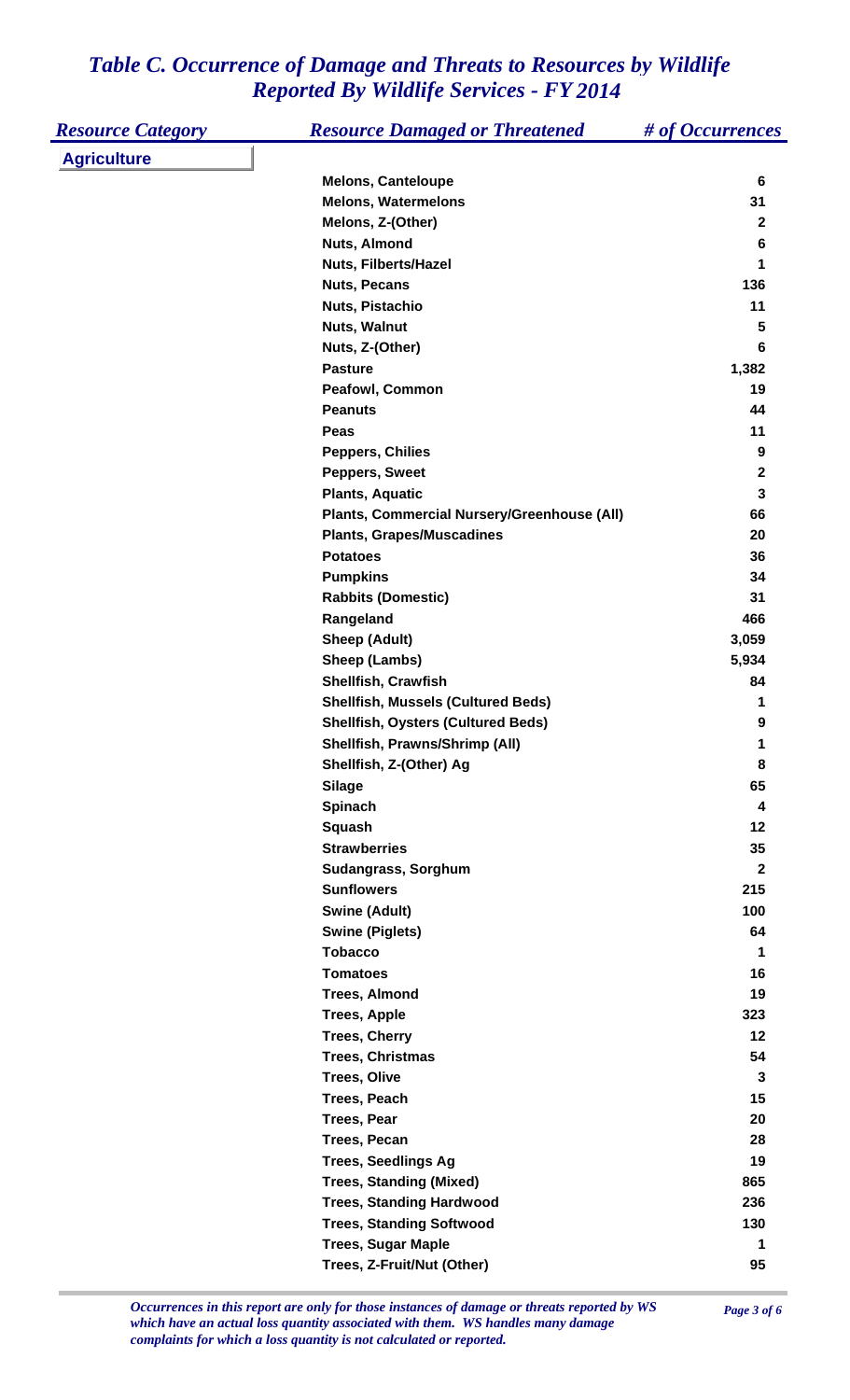| <b>Resource Category</b> | <b>Resource Damaged or Threatened</b>                                 | # of Occurrences  |
|--------------------------|-----------------------------------------------------------------------|-------------------|
| <b>Agriculture</b>       |                                                                       |                   |
|                          | # Occurrences of Resources Damaged or Threatened in Agriculture       | 37,011            |
|                          |                                                                       |                   |
| <b>Health And Safety</b> |                                                                       |                   |
|                          | <b>Hith/Sfty, Human (Aviation)</b>                                    | 7,537             |
|                          | Hith/Sfty, Human (Other Transportation)                               | 49                |
|                          | Hith/Sfty, Human Z-(General)                                          | 20,749            |
|                          | # Occurrences of Resources Damaged or Threatened in Health And Safety | 28,335            |
|                          |                                                                       |                   |
| <b>Natural Resource</b>  |                                                                       |                   |
|                          | Birds, Blackbird, Yellow-Shouldered                                   | 1                 |
|                          | <b>Birds, Colonial Sea (All)</b>                                      | 31                |
|                          | Birds, Crow, Mariana (T/E)                                            | 37                |
|                          | <b>Birds, Doves/Pigeons</b>                                           | 1<br>$\mathbf{2}$ |
|                          | Birds, Ducks, Hawaiian (T/E)                                          |                   |
|                          | Birds, Ducks, Wild (Other)                                            | 11                |
|                          | Birds, Geese, Wild (All)                                              | 5                 |
|                          | <b>Birds, Grouse, Sage</b>                                            | 56                |
|                          | Birds, Moorhens, Hawaiian Common (T/E)                                | $\mathbf{2}$      |
|                          | Birds, Murrelet Marbled (T/E)                                         | 5                 |
|                          | <b>Birds, Osprey</b>                                                  | 1                 |
|                          | Birds, Pheasant (All) Nr                                              | 71                |
|                          | Birds, Plover, Snowy (T/E)                                            | 19                |
|                          | Birds, Plovers, Piping (T/E)                                          | 122               |
|                          | <b>Birds, Prairie Chickens, Attwaters (T/E)</b>                       | 52                |
|                          | <b>Birds, Prairie Chickens, Lesser</b>                                | 42                |
|                          | Birds, Puffins, Atlantic (T/E)                                        | $\overline{2}$    |
|                          | Birds, Quail (All) Nr                                                 | 131               |
|                          | Birds, Rail, Clapper, California (T/E)                                | 10                |
|                          | Birds, Rail, Clapper, Light-Footed (T/E)                              | 1                 |
|                          | Birds, Rail, Guam (T/E)                                               | 37                |
|                          | Birds, Stilts, Hawaiian (T/E)                                         | $\boldsymbol{2}$  |
|                          | Birds, Swans, Wild (Other)                                            | $6\phantom{1}6$   |
|                          | Birds, Swiftlet, Island (T/E)                                         | 37                |
|                          | <b>Birds, Terns, Common</b>                                           | 19                |
|                          | Birds, Terns, Least (T/E)                                             | 82                |
|                          | Birds, Terns, Least, California (T/E)                                 | 33                |
|                          | Birds, Terns, Roseate (T/E)                                           | 46                |
|                          | <b>Birds, Turkey, Wild</b>                                            | 143               |
|                          | <b>Birds, Upland Game (Other)</b>                                     | 7                 |
|                          | Birds, Warblers, Kirtlands (T/E)                                      | 13                |
|                          | <b>Birds, Waterfowl (Other)</b>                                       | 9                 |
|                          | Birds, White Eye, Bridled (T/E)                                       | 37                |
|                          | Birds, Z-(Other)                                                      | 73                |
|                          | <b>Designated Natural Areas</b>                                       | 70                |
|                          | Fish, Salmon (All) (T/E)                                              | $\boldsymbol{2}$  |
|                          | Fish, Salmon (All) Nr                                                 | 3                 |
|                          | Fish, Steelhead                                                       | $\mathbf{2}$      |
|                          | Fish, Trout, Brook                                                    | 179               |
|                          | Fish, Trout, Brown                                                    | 6                 |
|                          | Fish, Trout, Rainbow                                                  | 43                |
|                          | Fish, Walleye                                                         | 13                |
|                          | Fish, Z-(Other)                                                       | 188               |
|                          | Habitat, Wildlife (General)                                           | 169               |
|                          | Mammals, Bats, Mariana Fruit (T/E)                                    | 37                |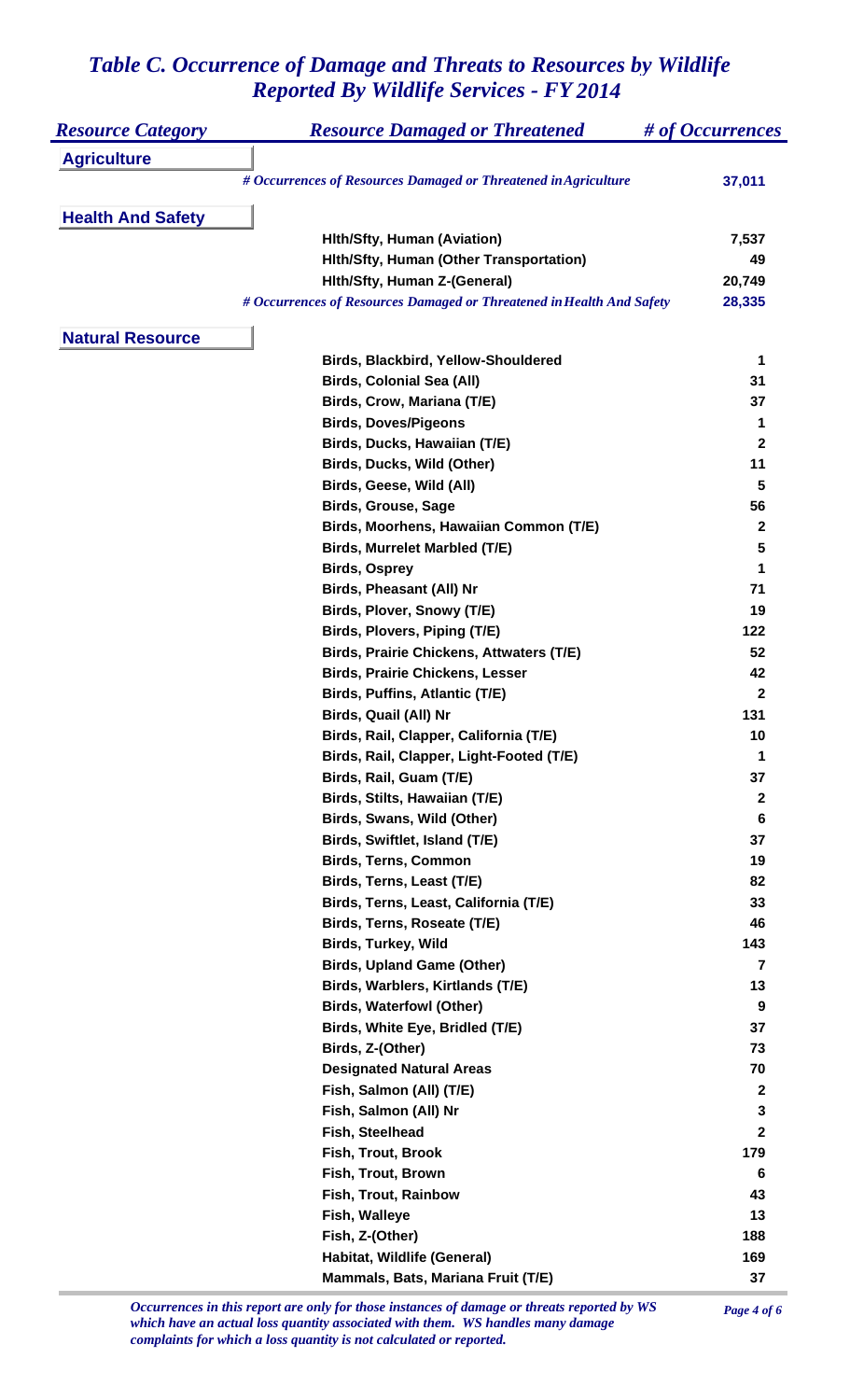| <b>Resource Category</b> | <b>Resource Damaged or Threatened</b>                                | # of Occurrences |
|--------------------------|----------------------------------------------------------------------|------------------|
| <b>Natural Resource</b>  |                                                                      |                  |
|                          | Mammals, Bison (Buffalo) Nr                                          | 1                |
|                          | Mammals, Deer, Columbia White-Tailed (T/E)                           | 1                |
|                          | <b>Mammals, Deer, Mule</b>                                           | 43               |
|                          | Mammals, Deer, White-Tailed Nr                                       | 290              |
|                          | <b>Mammals, Elk (Wapiti)</b>                                         | 7                |
|                          | Mammals, Ferrets, Black-Footed (T/E)                                 | 6                |
|                          | <b>Mammals, Foxes (Other)</b>                                        | $\mathbf{2}$     |
|                          | <b>Mammals, Foxes, Swift</b>                                         | 5                |
|                          | <b>Mammals, Furbearers (Other Wild)</b>                              | $\mathbf{2}$     |
|                          | Mammals, Mice, Salt Marsh Harvest (T/E)                              | 8                |
|                          | Mammals, Prairie Dogs, Black-Tailed                                  | 1                |
|                          | <b>Mammals, Pronghorn (Antelope)</b>                                 | 22               |
|                          | Mammals, Sheep, Bighorn                                              | 4                |
|                          | Mammals, Z-(Other)                                                   | 45               |
|                          | Mollusks, Louisiana Pearlshell (T/E)                                 | 1                |
|                          | Plants, Alabama Canebrake Pitcher (T/E)                              | 1                |
|                          | <b>Plants, Downy Solomon'S Seal</b>                                  | 1                |
|                          | <b>Plants, Grass Pink Orchid</b>                                     |                  |
|                          | <b>Plants, Holly</b>                                                 | 1                |
|                          | <b>Plants, Indian Cucumber Root</b>                                  |                  |
|                          | Plants, Kalm'S St. John'S Wort                                       |                  |
|                          | <b>Plants, Marsh Speedwell</b>                                       |                  |
|                          | <b>Plants, Orange/Yellow-Fringed Orchid</b>                          |                  |
|                          | <b>Plants, Purple Fringed Orchid</b>                                 |                  |
|                          | <b>Plants, Small Cranberry</b>                                       |                  |
|                          | <b>Plants, Snakemouth Orchid</b>                                     |                  |
|                          | <b>Plants. Sweet Fern</b>                                            |                  |
|                          | <b>Reclamation/Restoration Site</b>                                  | 49               |
|                          | Reptiles, Tortoises, Desert (T/E)                                    | 6                |
|                          | Reptiles, Turtles, Kemps Ridley Sea (T/E)                            | 1                |
|                          | Reptiles, Turtles, Loggerhead (T/E)                                  | 6                |
|                          | <b>Reptiles, Turtles, Spotted</b>                                    | 1                |
|                          | <b>Seeds, Reforestation Nr</b>                                       | 17               |
|                          | <b>Shellfish, Clams (Natural Beds)</b>                               | 1                |
|                          | <b>Shellfish, Lobster (Maine)</b>                                    | 3                |
|                          | <b>Streams</b>                                                       | 76               |
|                          | <b>Trees, Seedlings Nr</b>                                           | 102              |
|                          | <b>Trees, Standing</b>                                               | 394              |
|                          | Watershed                                                            | 206              |
|                          | <b>Wetlands</b>                                                      | 175              |
|                          | # Occurrences of Resources Damaged or Threatened in Natural Resource | 3,345            |
| <b>Property</b>          |                                                                      |                  |
|                          | <b>Aircraft</b>                                                      | 4,870            |
|                          | <b>Airport Runways/Taxiways</b>                                      | 195              |
|                          | <b>Beaches</b>                                                       | 105              |
|                          | <b>Boat Docks/Marinas</b>                                            | 113              |
|                          | <b>Buildings, Non-Residential</b>                                    | 2,310            |
|                          | <b>Buildings, Residential</b>                                        | 10,498           |
|                          | <b>Cemetery</b>                                                      | 26               |
|                          | <b>Clothing</b>                                                      | 2                |
|                          | <b>Dikes/Dams/Impoundments</b>                                       | 1,289            |

**Equipment/Machinery (Other) 277**